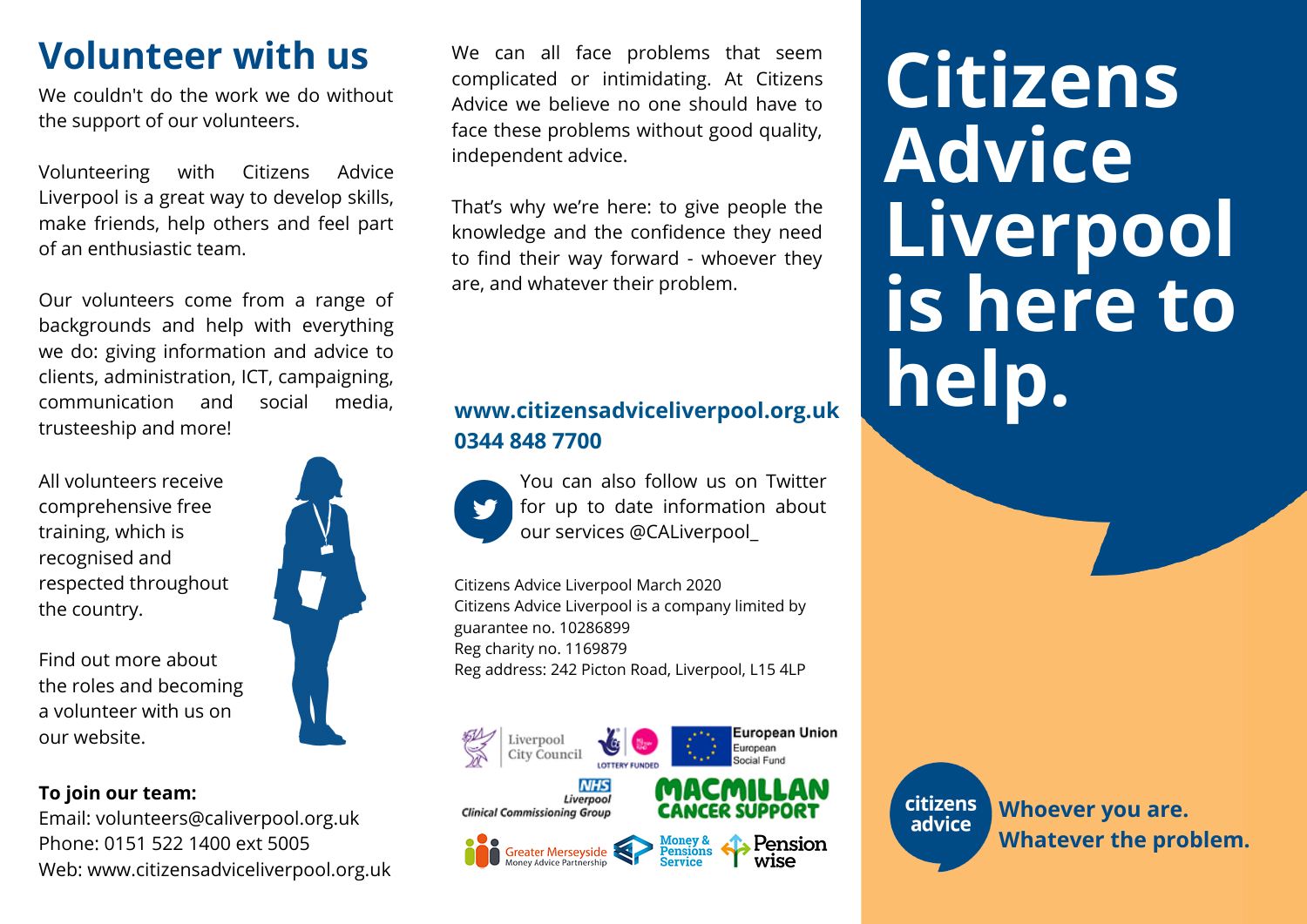# **About us**

We offer free confidential advice online, over the phone, and in person.

When we say we're for everyone, we mean it. People rely on us because we're independent and totally impartial.

No one else sees so many people with so many different kinds of problems, and that gives us a unique insight into the challenges people are facing today. With the right evidence, we can show big organisations – from companies right up to the government – how they can make things better for people.

We can give you advice on a wide range of subjects such as:

- benefits
- work
- debt & money
- consumer
- $\bullet$  family
- housing
- law & courts
- immigration
- health
- ...and more.

For more information visit: citizensadviceliverpool.org.uk/get-advice

# **Ways to get advice**

## **Telephone Online**

You can call our local telephone advice teams for:

### **General Advice** 0344 848 7700 **Debt Advice** 0300 330 1196

**Help to Claim Universal Credit** 0800 144 8 444

Our advisers will assess your situation and can provide full advice over the phone. They can also book face to face follow up appointments if needed.

We can also use translation services on the call - please ask your adviser for Language Line if this is needed.

Prebooked appointments could be held in any of our offices in:

**Garston:** 2 Speke Rd, L19 2PA **Norris Green:** 138 Scargreen Avenue, L11 3BE **Toxteth:** 15 High Park St, L8 8DX **Walton:** 37-39 walton Rd, L4 4AD **Wavertree:** 242 Picton Rd, L15 4LP

You can find web chat support and self help information online. Just visit: **www.citizensadvice.org.uk**

You can find up to date information about our service at: **www.citizensadviceliverpool.org.uk**